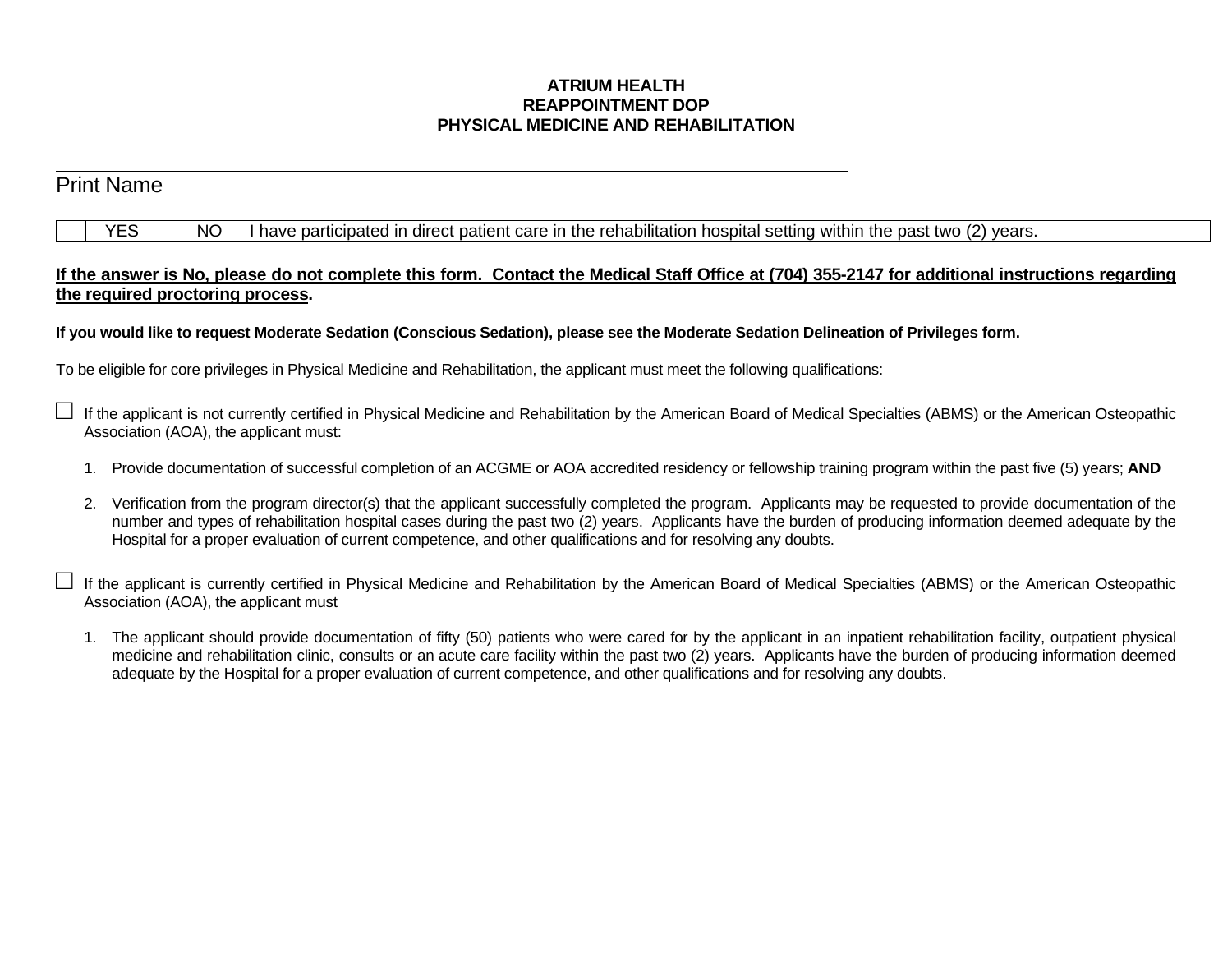PLEASE NOTE: CPMR-1 CORE PHYSICAL MEDICINE AND REHABILITATION PRIVILEGES are to be considered to be standard and reasonable for a physician in his or her specialty to perform within the context of practice in a rehabilitation hospital setting. Physical Medicine and Rehabilitation physicians shall admit and shall take primary care responsibility for the patient. Responsibilities shall include attendance at regularly scheduled interdisciplinary team conferences in addition to supervision and coordination of all therapy services.

NOTE 1: Physicians must apply for "CORE" privileges in order to be eligible for clinical privileges in the specialty of Physical Medicine and Rehabilitation at any facility within Atrium Health.

NOTE 2: "CORE" privileges cannot be amended or altered in any way.

NOTE 3: Please note that the exercise of certain privileges enumerated herein is necessarily limited by the operational, and resource constraints of the facility. All procedures must be performed within a clinical setting with the capabilities and organizational structure required to provide appropriate support.

| CMC | *PVL | <b>UNV</b> | СR | <b>LIN</b> | CAB | <b>UNN</b> | <b>STN</b> | <b>ANS</b> | <b>Cleveland</b> |        | <b>PHYSICAL MEDICINE AND REHABILITATION CORE</b><br><b>PRIVILEGES</b>                                                                                                                                                                                                                                                                                                                                                                                                                                                                                                                                                                                                                                                                                              |
|-----|------|------------|----|------------|-----|------------|------------|------------|------------------|--------|--------------------------------------------------------------------------------------------------------------------------------------------------------------------------------------------------------------------------------------------------------------------------------------------------------------------------------------------------------------------------------------------------------------------------------------------------------------------------------------------------------------------------------------------------------------------------------------------------------------------------------------------------------------------------------------------------------------------------------------------------------------------|
|     |      |            |    | N/A        |     |            | N/A        | N/A        |                  | CPMR-1 | Privileges to evaluate, diagnose, and provide consultation<br>and nonsurgical therapeutic treatments to inpatients and<br>outpatients of all ages with physical impairments and/or<br>disabilities involving neuromuscular, neurologic,<br>cardiovascular or musculoskeletal disorders to include<br>physical<br>examination of pain/weakness/numbness<br>syndromes (both neuromuscular and musculoskeletal) with<br>a diagnostic plan and/or prescription for treatment that may<br>include the use of physical agents and/or other interventions<br>and evaluation, routine nonprocedural and specific<br>procedural medical care (as outlined below), prescription<br>and supervision of medical and comprehensive<br>rehabilitation goals and treatment plans. |

Please check appropriate blocks when applying for privileges:

NOTE: Privileges include, ambulation/gait analysis, arthrocentesis, both aspiration and injection, electrical stimulation-muscle and nerve (diagnostic and therapeutic), functional evaluation, lumbar puncture, orthotics evaluation and prescription, prosthetics evaluation and prescription, prescription of therapeutic exercise, joint manipulation/mobilization, soft tissue injection, venipuncture, wheelchair evaluation and prescription, electrodiagnosis (electromyography, peripheral nerve conduction), baclofen pump analysis and refills, and botulinum toxin injection.

\* Required for privileges at Atrium Health Pineville Rehabilitation Hospital (PRH).

**\* SPECIAL PRIVILEGES WITH QUALIFICATIONS AND/OR SPECIFIC CRITERIA - PROVIDE THE NUMBER OF PROCEDURES PERFORMED WITHIN THE PAST TWO YEARS AND FACILITY WHERE THE PROCEDURES WERE PERFORMED.**

| <b>CMC</b> | *PVL | <b>UNV</b> |  | LIN | CAB | <b>UNN</b> | <b>STN</b> | <b>ANS</b> | <b>CLE</b> | Must apply for and maintain Physical Medicine and<br><b>Rehabilitation Core Privilege (CPMR-1)</b> | <b>Minimum</b><br><b>Number</b><br>Required | <b>Number</b><br>Performed<br><b>Within The</b><br>Past 2<br>Years | Location |
|------------|------|------------|--|-----|-----|------------|------------|------------|------------|----------------------------------------------------------------------------------------------------|---------------------------------------------|--------------------------------------------------------------------|----------|
|------------|------|------------|--|-----|-----|------------|------------|------------|------------|----------------------------------------------------------------------------------------------------|---------------------------------------------|--------------------------------------------------------------------|----------|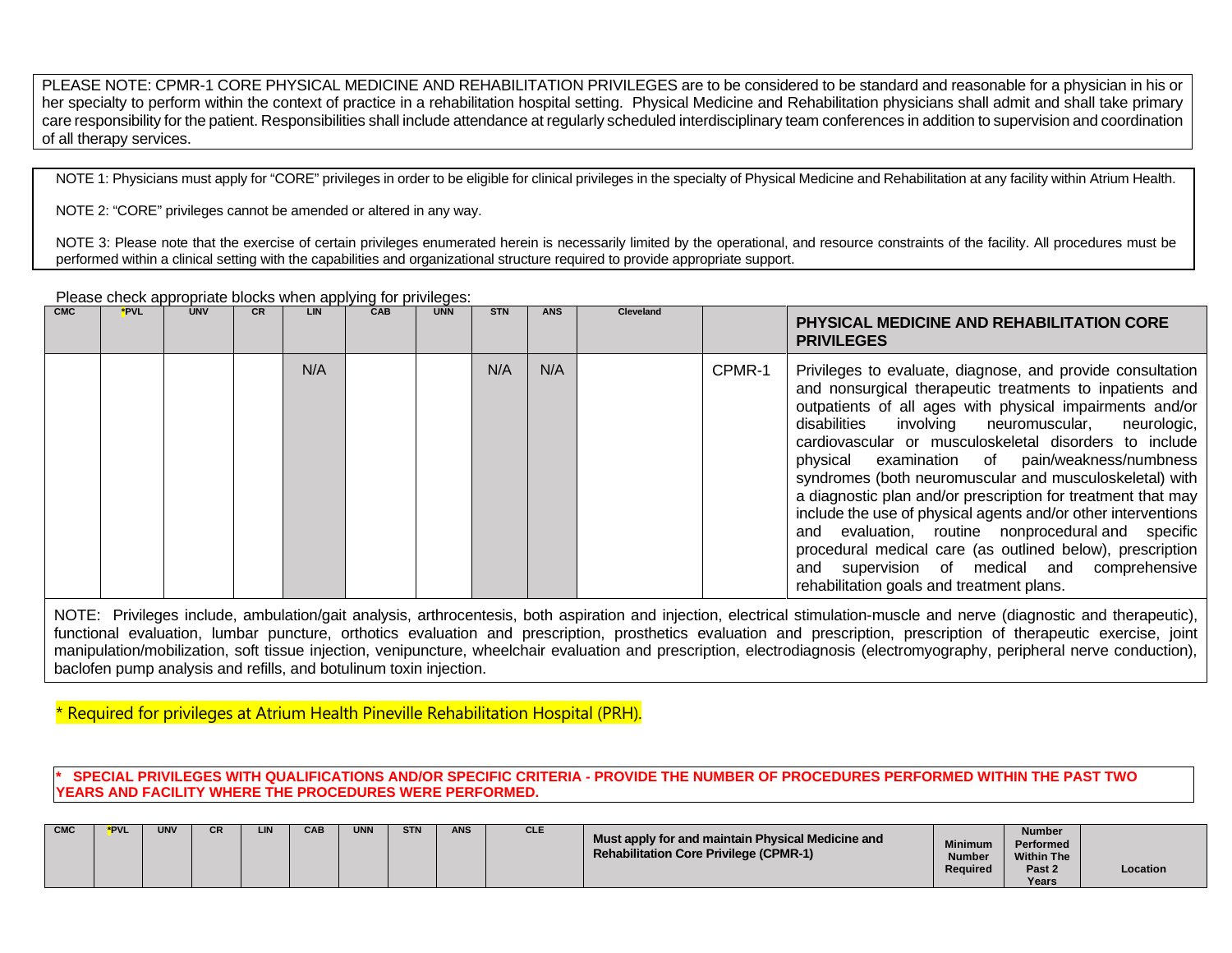1. Completion of an Accreditation Council for Graduate Medical Education (ACGME) or American Osteopathic Association (AOA), accredited residency program in which experience in Neurolytic Phenol Nerve Blocks for Treatment of Spasticity was incorporated; **AND**

- 2. Provide documentation from the training program director that the physician has acquired skills and demonstrated competence in its performance; **OR**
- 1. Present evidence of having met the training requirements which renders the physician eligible for certification in Physical Medicine and Rehabilitation by the American Board of Physical Medicine and Rehabilitation or the American Osteopathic Association (AOA); **AND**
- 2. Must be proctored (under direct supervision) in the performance of five (5) injections by a member of the Medical and Dental Staff who is credentialed to perform this procedure. Proctor will assess applicant's understanding of the indications, contraindications, risks and benefits of the procedure, as well as the applicant's ability to perform the procedure.

| <b>CMC</b> | *PVL | UNV | СR | LIN | CAB                                                                  | <b>UNN</b> | STN | <b>ANS</b> | <b>CLE</b> | Must apply for and maintain Physical Medicine and<br><b>Rehabilitation Core Privilege (CPMR-1)</b> |                                                                                                                                                                                                                                                                                                                                                     | <b>Minimum</b><br><b>Number</b><br>Required | <b>Number</b><br>Performed<br><b>Within The</b><br>Past 2<br>Years | Location |
|------------|------|-----|----|-----|----------------------------------------------------------------------|------------|-----|------------|------------|----------------------------------------------------------------------------------------------------|-----------------------------------------------------------------------------------------------------------------------------------------------------------------------------------------------------------------------------------------------------------------------------------------------------------------------------------------------------|---------------------------------------------|--------------------------------------------------------------------|----------|
|            |      |     |    | N/A |                                                                      |            | N/A | N/A        |            | CPMR-3*                                                                                            | Electroejaculation and Vibratory<br>Stimulation for Anejaculation                                                                                                                                                                                                                                                                                   |                                             |                                                                    |          |
|            |      |     |    |     | demonstrate knowledge of the risks, benefits, and contraindications. |            |     |            |            |                                                                                                    | *Applicant must provide documentation of previous training in the use of electroejaculation and vibratory stimulation for the treatment of anejaculation. In addition, the<br>applicant will be required to perform both procedures under observation of a Carolinas Rehabilitation faculty physician already trained in this procedure, as well as |                                             |                                                                    |          |

| <b>CMC</b> | *PVL | <b>UNV</b> | LIN | CAB | <b>UNN</b> | <b>STN</b> | <b>ANS</b> | <b>CLE</b> |         | Must apply for and maintain Physical Medicine and<br><b>Rehabilitation Core Privilege (CPMR-1)</b> | <b>Number</b><br><b>Performed</b><br><b>Within The</b><br>Past 2 Years | <b>Location</b> |
|------------|------|------------|-----|-----|------------|------------|------------|------------|---------|----------------------------------------------------------------------------------------------------|------------------------------------------------------------------------|-----------------|
|            |      |            | N/A |     |            | N/A        | N/A        |            | CPMR-4* | Medical Acupuncture                                                                                |                                                                        |                 |

\*Applicant must provide documentation from the applicant's training program of at least 200 hours of AMA Category I training, deemed satisfactory by the Medical Director of CAROLINAS REHABILITATION, in Medical Acupuncture. In addition, the applicant may be required to demonstrate to the Medical Director knowledge of the risks, benefits, and contraindications of the procedure.

Physicians practicing Medical Acupuncture at Carolinas Rehabilitation are expected to establish diagnoses within the traditional framework of Western medical thought, through an appropriate work-up of the patient's condition. It is noted that Acupuncture shall be used in concert with traditional Western medical thought and will not be used as the first alternative unless medical necessity indicates that it is the preferred procedure. The patients' treatment options should also be documented and the rationale for using Medical Acupuncture in each particular situation.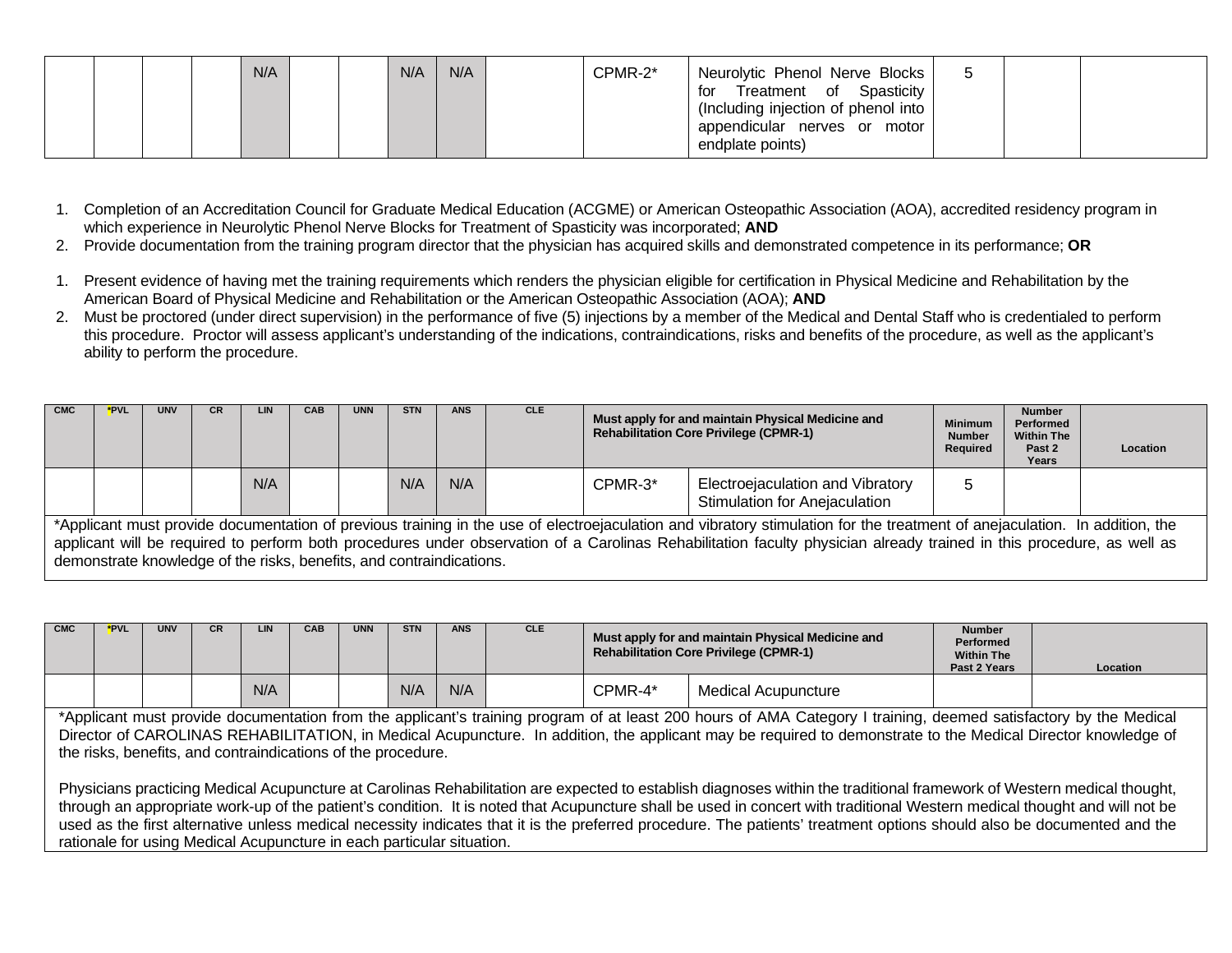# TRAINING FOR INTERVENTIONAL PHYSICAL MEDICINE SPECIALISTS:

The privileges listed below are intended for physicians who were granted privileges to perform Interventional Physical Medicine and Rehabilitation procedures prior to December 1, 2005, and who are currently performing these at one of the Carolinas HealthCare System facilities.

| <b>CMC</b> | *PVL | <b>UNV</b> | CR. | LIN | CAB | <b>UNN</b> | <b>STN</b> | <b>ANS</b> | <b>CLE</b> | INTERVENTIONAL PHYSICIAL MEDICINE AND REHABILITATION PRIVILEGES                                                                                        |  |
|------------|------|------------|-----|-----|-----|------------|------------|------------|------------|--------------------------------------------------------------------------------------------------------------------------------------------------------|--|
|            |      |            |     |     |     |            |            |            |            | Must apply for and maintain Physical Medicine and Rehabilitation Core Privilege (CPMR-1)                                                               |  |
|            |      |            |     | N/A |     |            | N/A        | N/A        |            | $CPMR-5(a)^*$<br>Spinal Injections - Translaminar lumbar epidural injections/<br>$\blacksquare$<br>Percutaneous Lumbar Translaminar Epidural Injection |  |
|            |      |            |     |     |     |            |            |            |            | Spinal injections - Transforaminal lumbar selective<br>epidural injections/Percutaneous Selective Nerve Root<br>Injection                              |  |
|            |      |            |     |     |     |            |            |            |            | Spinal injections - Lumbar facet injections/Percutaneous<br>Zygapophyseal Joint Injection                                                              |  |
|            |      |            |     |     |     |            |            |            |            | Spinal injections - Caudal epidural<br>injections/Percutaneous Caudal Epidural Injection                                                               |  |
|            |      |            |     |     |     |            |            |            |            | Spinal injections - Sacroiliac joint<br>injections/Percutaneous Sacroiliac Joint Injection                                                             |  |
|            |      |            |     |     |     |            |            |            |            | Spinal injections - Pars interarticularis injections/<br>Percutaneous Dorsal Root Medial Branch Block                                                  |  |
|            |      |            |     |     |     |            |            |            |            | Lumbar Medial Branch Neurotomy<br>٠                                                                                                                    |  |
|            |      |            |     |     |     |            |            |            |            | Intra-articular appendicular Joint Injections (fluoroscopically-guided)                                                                                |  |
|            |      |            |     |     |     |            |            |            |            | Percutaneous Lumbar Discography (diagnostic and therapeutic<br>techniques)                                                                             |  |
|            |      |            |     |     |     |            |            |            |            | Percutaneous Therapeutic Lumbar Intradiscal Procedures                                                                                                 |  |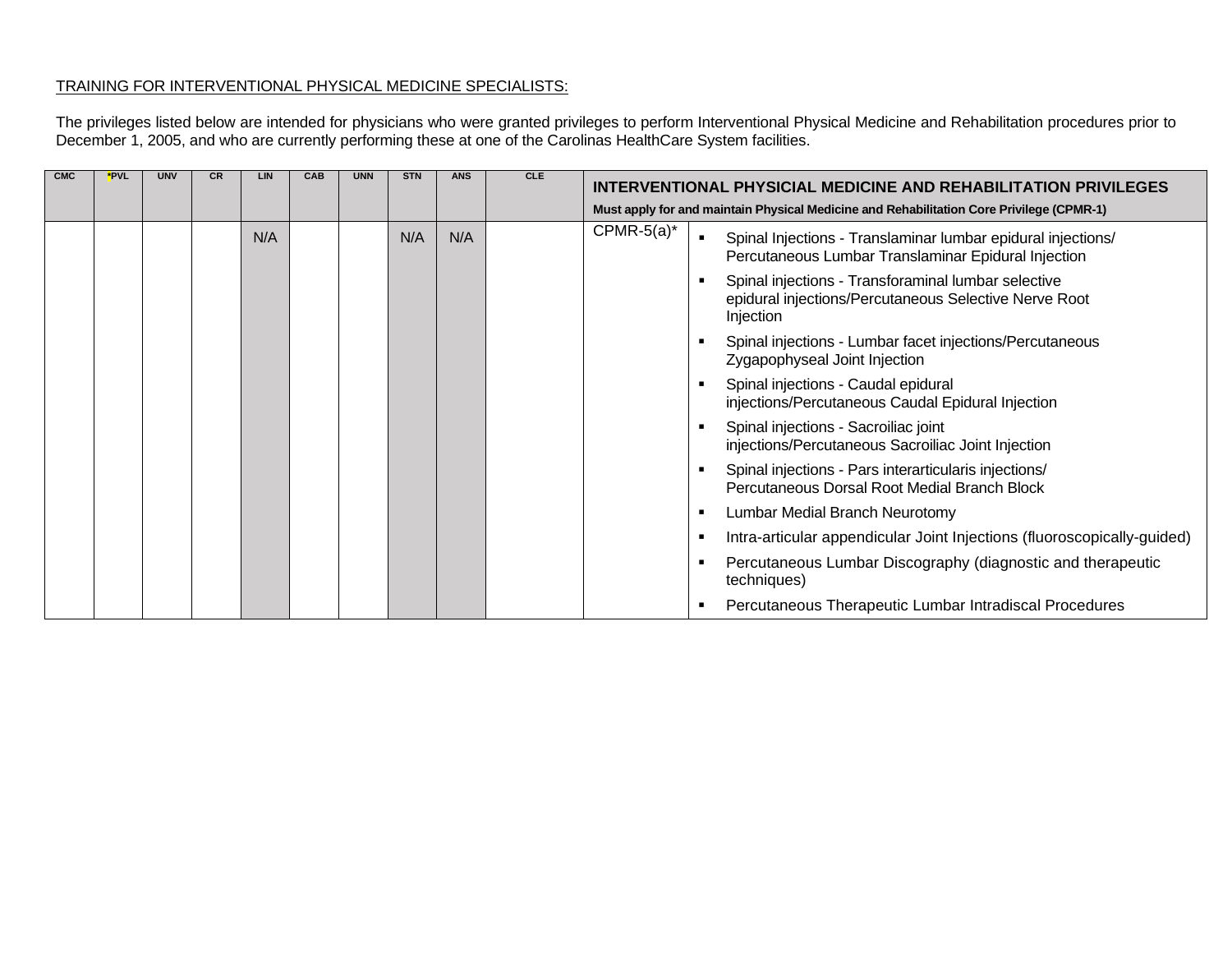| <b>CMC</b> | *PVL | <b>UNV</b> | <b>CR</b> | LIN | <b>CAB</b> | <b>UNN</b> | <b>STN</b> | <b>ANS</b> | <b>CLE</b> |             |                                                                                               |
|------------|------|------------|-----------|-----|------------|------------|------------|------------|------------|-------------|-----------------------------------------------------------------------------------------------|
|            |      |            |           | N/A |            |            | N/A        | N/A        |            | $CPMR-5(b)$ | <b>PAIN MEDICINE CORE PRIVILEGES</b>                                                          |
|            |      |            |           |     |            |            |            |            |            |             | Must apply for and maintain Physical Medicine and Rehabilitation Core Privilege<br>$(CPMR-1)$ |

Comprehensive management of acute, chronic and/or cancer pain utilizing a broad range of nerve block procedures to include the performance of nerve blocks with local anesthetics and the use of epidural or intrathecal narcotics, steroids or other agents for pain relief. These privileges include: Brachial Plexus Block, Carpal Tunnel Injection, Celiac Plexus Block, Coccygeal Nerve Block, Costochondral Joint Injection, Differential Subarachnoid Block, Epidural Steroid Injection, Epidural Steroid Injection (Caudal), Facet Joint Injection, Greater Occipital Nerve Block, Ilioinguinal/Iliohypogastric Nerve Block, Regional Injection, Joint Injection, Lateral Femoral Cutaneous Nerve Block, Nerve Root Block (Spinal Somatic block, Paravetebral Spinal Somatic Block), \*\*Intra-Discal procedures, Paravetebral Sympathetic block, Pyriformis Injection, Posterior Tibial Nerve Block, Pump Refill, Peripheral Nerve Block, Sacroiliac Joint Injection, Saphenous Nerve Block, Scar Neuroma Injection, Sphenopalatine Ganglion Block, Stellate Ganglion Block, Superficial Peroneal Nerve Block, Superior Hypogastric Plexus Block, Suprascapular Nerve Block, Sural Nerve Block, Trigger Point Injection, Bursa Injection, Ulnar Nerve Block and Radiofrequency lesioning. The management of problems in pain relief and spasticity to include the use of nerve blocks with lytic agents such as phenol or alcohol, or neuro augmentation with spinal cord or peripheral nerve stimulation. The applicant understands the indications and complications of implantable epidural infusion pump systems and spinal cord stimulators and is facile in the placement and management of these devices.

\*\*Intradiscal procedures for the purposes of this document are defined as:

- **Needle-based Percutaneous with no open incision**
- Does not utilize retained material

May be diagnostic (ex. Discography) or therapeutic (ex. Percutaneous mechanical or thermal disc decompression)

## **CPMR-5(B) PAIN MEDICINE CORE PRIVILEGES:**

In order to meet requirements for privileges to perform Pain Medicine Core Privileges, the applicant must:

- 1. Have successfully obtained American Board of Medical Specialties (ABMS) Board Certification in Pain Medicine prior to January 1, 2007; **OR**
- 1. Have met the training requirements which renders the physician eligible for certification in Physical Medicine and Rehabilitation by the American Board of Physical Medicine and Rehabilitation or the American Osteopathic Association (AOA); **AND**
- 2. Provide documentation of successful completion of a one (1) year ACGME or AOA accredited Pain Medicine Fellowship; **AND**
- 3. Have met the training requirements, within the past five (5) years, which renders the physician eligible for subspecialty certification in Pain Medicine by the American Board of Physical Medicine and Rehabilitation or the American Osteopathic Association (AOA).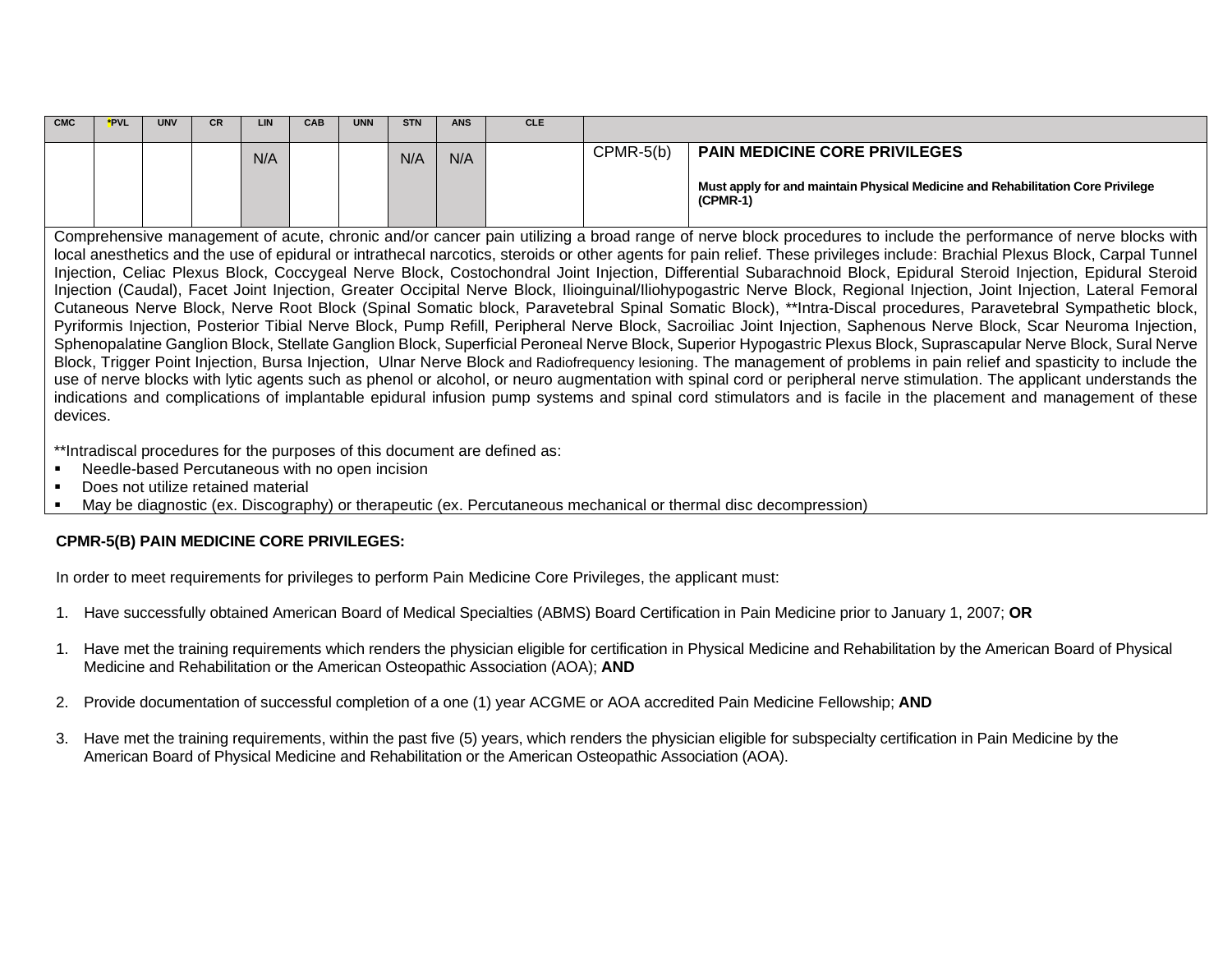**CPMR-5(c) and CPMR-5(d) may be applied for by physicians who are not eligible for Pain Medicine Core Privileges.**

| <b>CMC</b> | *PVL | <b>UNV</b> | <b>CR</b> | <b>LIN</b> | CAB | <b>UNN</b> | <b>STN</b> | <b>ANS</b> | <b>CLE</b> | <b>INTERVENTIONAL SPINE PRIVILEGES</b> (for physicians who are not eligible for the<br>pain core privileges)<br>Must apply for and maintain Physical Medicine and Rehabilitation Core Privilege (CPMR-1) |                                                              |  |  |
|------------|------|------------|-----------|------------|-----|------------|------------|------------|------------|----------------------------------------------------------------------------------------------------------------------------------------------------------------------------------------------------------|--------------------------------------------------------------|--|--|
|            |      |            |           |            |     |            |            |            |            | <b>LUMBAR PROCEDURES</b>                                                                                                                                                                                 |                                                              |  |  |
|            |      |            |           | N/A        |     |            | N/A        | N/A        |            | $CPMR-5(c)^*$                                                                                                                                                                                            | Lumbar Intra-laminar spinal injections                       |  |  |
|            |      |            |           | N/A        |     |            | N/A        | N/A        |            | $\overline{CPMR-5(d)^*}$                                                                                                                                                                                 | Lumbar Transforaminal Epidural Steroid injections            |  |  |
|            |      |            |           | N/A        |     |            | N/A        | N/A        |            | $CPMR-5(e)^*$                                                                                                                                                                                            | Caudal Injections                                            |  |  |
|            |      |            |           | N/A        |     |            | N/A        | N/A        |            | $\overline{CPMR-5(f)^*}$                                                                                                                                                                                 | SI Joint Injections                                          |  |  |
|            |      |            |           | N/A        |     |            | N/A        | N/A        |            | $\overline{CPMR-5(g)^*}$                                                                                                                                                                                 | Lumbar facet joint injections/zygapophyseal joint injections |  |  |
|            |      |            |           | N/A        |     |            | N/A        | N/A        |            | $CPMR-5(h)^*$                                                                                                                                                                                            | <b>Lumbar Medial Branch Blocks</b>                           |  |  |
|            |      |            |           | N/A        |     |            | N/A        | N/A        |            | $CPMR-5(i)*$                                                                                                                                                                                             | Lumbar Medial Branch Neurotomy                               |  |  |
|            |      |            |           |            |     |            |            |            |            | <b>CERVICAL PROCEDURES</b>                                                                                                                                                                               |                                                              |  |  |
|            |      |            |           | N/A        |     |            | N/A        | N/A        |            | $CPMR-5(j)^*$                                                                                                                                                                                            | Cervical Intra-laminar spinal injections                     |  |  |
|            |      |            |           | N/A        |     |            | N/A        | N/A        |            | $CPMR-5(k)^*$                                                                                                                                                                                            | Cervical Transforaminal Epidural Steroid injections          |  |  |
|            |      |            |           | N/A        |     |            | N/A        | N/A        |            | $\overline{CPMR-5}$ (I)*                                                                                                                                                                                 | Cervical facet injections/zygapophyseal joint injections     |  |  |
|            |      |            |           | N/A        |     |            | N/A        | N/A        |            | CPMR-<br>$5(m)^*$                                                                                                                                                                                        | <b>Cervical Medial Branch Blocks</b>                         |  |  |
|            |      |            |           | N/A        |     |            | N/A        | N/A        |            | $CPMR-5(n)$ *<br>Cervical Medial Branch Neurotomy                                                                                                                                                        |                                                              |  |  |

## **Maintenance Criteria for Continued Privileges (CPMR-5(c) through CPMR-5(n)):**

The Physician must submit a representative sample of a minimum of fifteen (15) cases, to include at least five (5) cases for each special privilege held, over the past two (2) years based on acceptable results of ongoing professional practice evaluation and outcomes to reapply for special privileges. This will be reviewed at the time of reappointment. Physicians who would like to continue to hold any special privileges but are unable to document the minimal number will be requested to voluntarily withdraw their request for such privileges and to complete the necessary proctoring forms.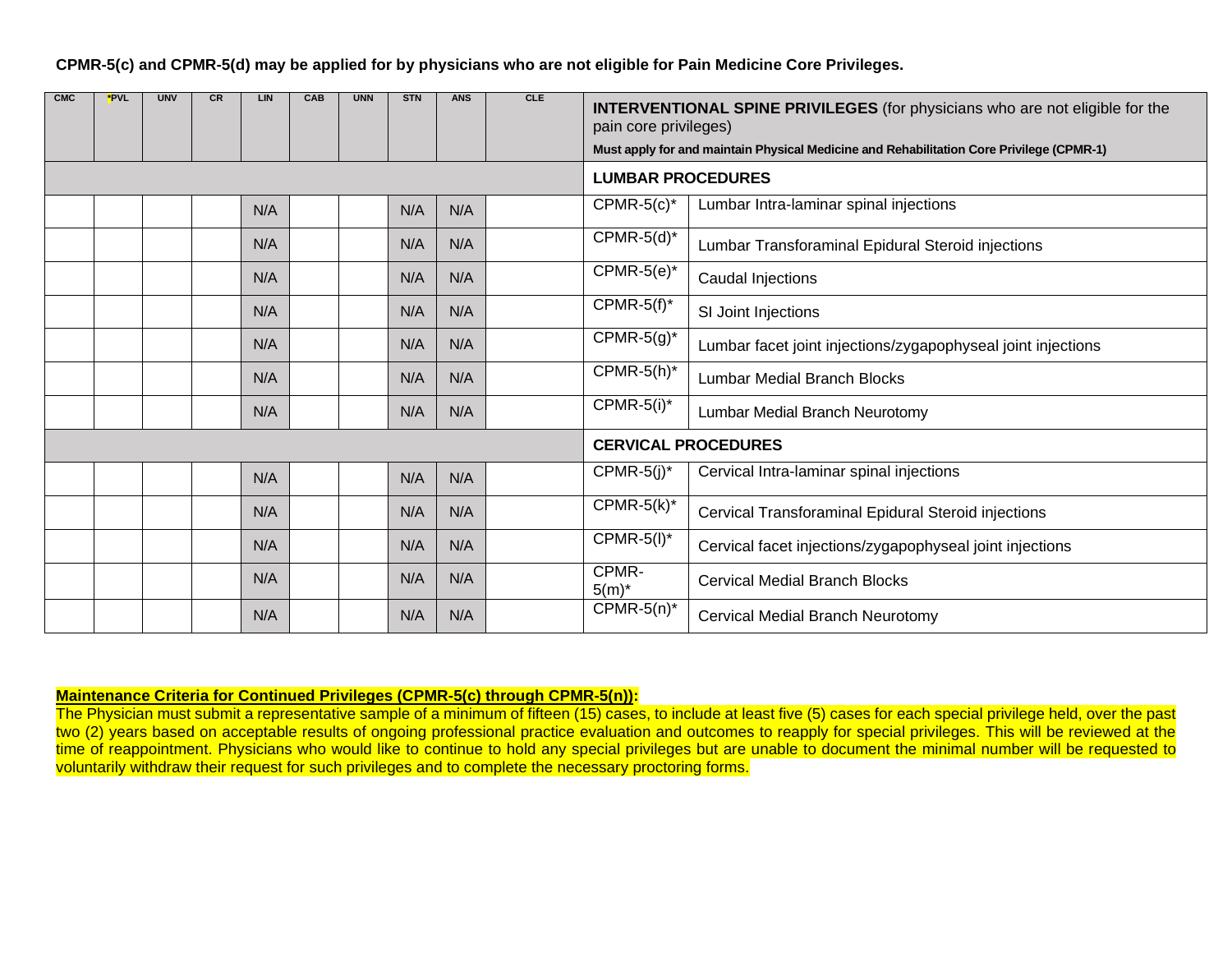# **CPMR-5(C) – CPMR-5(I) LUMBAR INTERVENTIONAL SPINE PRIVILEGES:**

- 1. Provide documentation of successful completion of a one (1) year nationally recognized Interventional Spine Medicine Fellowship; **AND**
- 2. Provide documentation of current certification in Advanced Cardiac Life Support (ACLS); **AND**
- 3. For those who have completed the above Fellowship requirements and are not eligible for subspecialty certification in Pain Medicine by the American Board of Physical Medicine and Rehabilitation; they must provide documentation from their Fellowship Director of competency of performance of spinal procedures. The documentation must specifically identify the procedures in which the Applicant has demonstrated competency; **AND**
- 4. Provide documentation of the independent performance and successful completion of a minimum of one hundred (100) lumbar cases performed under fluoroscopic guidance within the past two (2) years. Documentation must include a minimum of each of the following cases:
	- PMR-6(c) Lumbar Intra-laminar spinal injections minimum of fifteen (15) cases
	- PMR-6(d) Lumbar Transforaminal Epidural Steroid injections minimum of fifteen (15) cases
	- PMR-6(e) Caudal Injections minimum of fifteen (15) cases
	- PMR-6(f) SI Joint Injections minimum of fifteen (15) cases
	- PMR-6(g) Lumbar facet joint injections/zygapophyseal joint injections minimum of fifteen (15) cases
	- PMR-6(h) Lumbar Medial Branch Blocks minimum of fifteen (15) cases
	- PMR-6(i) Lumbar Medial Branch Neurotomy minimum of ten (10) cases

# **CPMR-5(J) – CPMR-5(N) CERVICAL INTERVENTIONAL SPINE PRIVILEGES:**

- 1. Provide documentation of successful completion of a one (1) year nationally recognized Interventional Spine Medicine Fellowship; **AND**
- 2. Provide documentation of current certification in Advanced Cardiac Life Support (ACLS); **AND**
- 3. For those who have completed the above Fellowship requirements and are not eligible for subspecialty certification in Pain Medicine by the American Board of Physical Medicine and Rehabilitation; they must provide documentation from their Fellowship Director of competency of performance of spinal procedures. The documentation must specifically identify the procedures in which the Applicant has demonstrated competency; **AND**
- 4. Provide documentation of the independent performance and successful completion of a minimum of seventy-five (75) cervical cases performed under fluoroscopic guidance within the past two (2) years. Documentation must include a minimum of each of the following cases:
	- PMR-6(j) Cervical Intra-laminar spinal injections minimum of fifteen (15) cases
	- PMR-6(k) Cervical Transforaminal Epidural Steroid injections minimum of fifteen (15) cases
	- PMR-6(I) Cervical facet injections/zygapophyseal joint injection minimum of fifteen (15) cases
	- PMR-6(m) Cervical Medial Branch Blocks minimum of fifteen (15) cases<br>PMR-6(n) Cervical Medial Branch Neurotomy minimum of five (5) cases
	- PMR-6(n) Cervical Medial Branch Neurotomy minimum of five (5) cases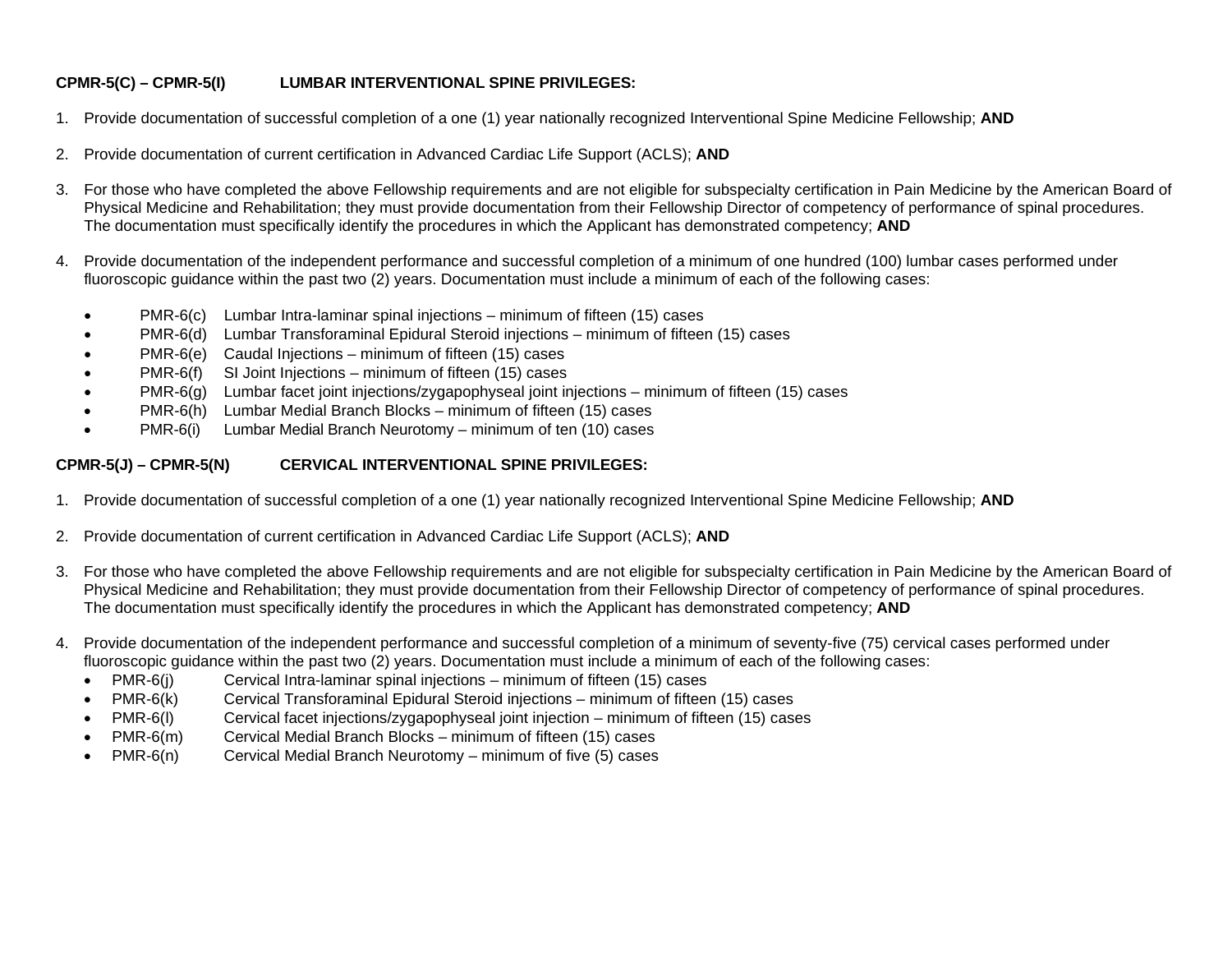| <b>CMC</b> | <b>*PVL</b> | <b>UNV</b> | LIN | <b>CAE</b> | <b>UNN</b> | <b>STN</b> | <b>ANS</b> | <b>CLE</b> |         | Must apply for and maintain Physical Medicine and<br><b>Rehabilitation Core Privilege (CPMR-1)</b> | <b>Minimum</b><br><b>Number</b><br><b>Required</b> | <b>Number</b><br>Performed<br><b>Within The</b><br>Past 2<br>Years | Location |
|------------|-------------|------------|-----|------------|------------|------------|------------|------------|---------|----------------------------------------------------------------------------------------------------|----------------------------------------------------|--------------------------------------------------------------------|----------|
|            |             |            | N/A |            |            | N/A        | N/A        |            | CPMR-6* | Percutaneous Vertebroplasty                                                                        | 10                                                 |                                                                    |          |

#### **CPMR-6 PERCUTANEOUS VERTEBROPLASTY**

SHORT DEFINITION: Percutaneous injection of bone cement such as PMMA (Polymethylmethacrylate) into the affected vertebral body. Primary indications include painful osteoporotic compression fractures refractory to medical therapy, and osteolytic vertebral body lesions such as metastatic cancer. Fluoroscopic or CT guidance of a transpedicular or direct corporal puncture approach is essential for patient safety, along with active fluoroscopic monitoring during the cement injection. Percutaneous techniques which involve restoration of vertebral body height (Kyphoplasty) are not part of this privilege.

In order to meet requirements for privileges to perform Percutaneous Vertebroplasty, the applicant must:

- 1. Have successfully obtained American Board of Medical Specialties (ABMS) Board Certification in Pain Medicine prior to January 1, 2007; **OR**
- 1. Have met the training requirements which renders the physician eligible for certification in Physical Medicine and Rehabilitation by the American Board of Physical Medicine and Rehabilitation or the American Osteopathic Association (AOA); **AND**
- 2. Provide documentation of successful completion of a one (1) year ACGME or AOA accredited Pain Medicine Fellowship; **AND**
- 3. Have met the training requirements, within the past five (5) years, which renders the physician eligible for subspecialty certification in Pain Medicine by the American Board of Physical Medicine and Rehabilitation or the American Osteopathic Association (AOA); **AND**
- 4. Provide documentation from the Director of the applicant's training program that he/she has successfully performed ten (10) Vertebroplasty procedures and is competent in its performance; **AND**
- 1. If training for Vertebroplasty was not included in Residency or Fellowship training, applicant must have successfully completed an Accreditation Council for Continuing Medical Education (ACCME) Course in Vertebroplasty;